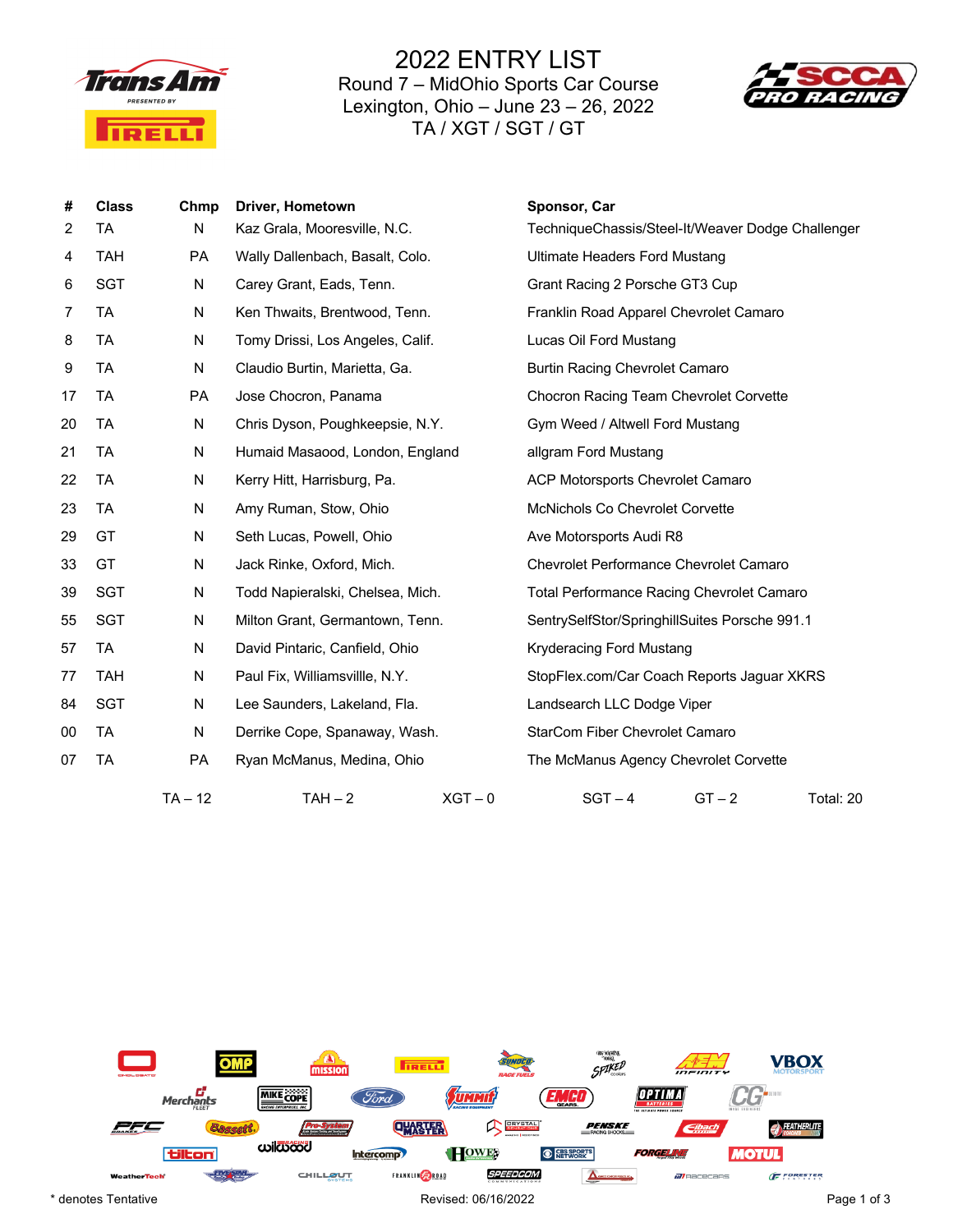

2022 ENTRY LIST Round 7 – MidOhio Sports Car Course Lexington, Ohio – June 23 – 26, 2022 TA2



| #  | <b>Class</b>    | Chmp | <b>Driver, Hometown</b>                   | Sponsor, Car                                       |  |
|----|-----------------|------|-------------------------------------------|----------------------------------------------------|--|
| 3  | TA <sub>2</sub> | N    | Adrian Wlostowski, Maspeth, N.Y.          | Hawk Performance/AMT Motorsport Ford Mustang       |  |
| 6  | TA <sub>2</sub> | N    | Cameron Lawrence, Lakeway, Texas          | Franklin Road Apparel Chevrolet Camaro             |  |
| 9  | TA <sub>2</sub> | N    | Keith Prociuk, Buffalo Grove, III.        | <b>HP Tuners Ford Mustang</b>                      |  |
| 14 | TA <sub>2</sub> | N    | Matt Parent, Bellevue, Wash.              | Venture General Construction Ford Mustang          |  |
| 15 | TA <sub>2</sub> | N    | Ike Keeler, Jenison, Mich.                | R&R Motorsports Ford Mustang                       |  |
| 16 | TA <sub>2</sub> | N    | Jim Gallaugher, Bellevue, Wash.           | <b>Waypointe Ford Mustang</b>                      |  |
| 20 | TA <sub>2</sub> | N    | Misha Goikhberg, Woodbridge, Ont. CAN     | <b>BC Race Cars Chevrolet Camaro</b>               |  |
| 21 | TA <sub>2</sub> | N    | Chris Cook, Scottsdale, Ariz.             | Chevrolet Camaro                                   |  |
| 22 | TA <sub>2</sub> | N    | Ty Young, Atlanta, Ga.                    | Ty J Young Wealth Management Ford Mustang          |  |
| 23 | TA <sub>2</sub> | N    | Curt Vogt, Wallingford, Conn.             | Cobra Automotive Ford Mustang                      |  |
| 26 | TA <sub>2</sub> | N    | Thomas Merrill, Salinas, Calif.           | Bridgehaul/HPTuners/CopeRaceCars Ford Mustang      |  |
| 27 | TA <sub>2</sub> | N    | Eric Norris, Dana Point, Calif.           | SLR/M1 Racecars/CForceWater Chevrolet Camaro       |  |
| 28 | TA <sub>2</sub> | N    | Connor Mosack, Charlotte, N.C.            | NicTailor/IFS-SLR1/M1Racecars Ford Mustang         |  |
| 30 | TA <sub>2</sub> | N    | Michele Abbate, Las Vegas, Nev.           | GHOST Energy/BC Race Cars Ford Mustang             |  |
| 31 | TA <sub>2</sub> | N    | Elias Anderson, Driftwood, Texas          | Accio Data Ford Mustang                            |  |
| 32 | TA <sub>2</sub> | N    | Barry Boes, Austin, Texas                 | Accio Data Ford Mustang                            |  |
| 35 | TA <sub>2</sub> | N    | Evan Slater, Portsmouth, N.H.             | Cube 3 Architecture Ford Mustang                   |  |
| 41 | TA <sub>2</sub> | N    | John Cloud, Naples, Fla.                  | Ultimate Headers Chevrolet Camaro                  |  |
| 47 | TA <sub>2</sub> | N    | Luke Rumburg, Beaverdam, Va.              | Manchester Hydraulics Ford Mustang                 |  |
| 48 | TA <sub>2</sub> | N    | Scott Borchetta, Nashville, Tenn.         | Big Machine Spiked Vodka Coolers Ford Mustang      |  |
| 51 | TA <sub>2</sub> | N    | Darin Mock, Huntersville, N.C.            | <b>AAN Adjusters Ford Mustang</b>                  |  |
| 54 | TA <sub>2</sub> | PA   | Bruce Raymond, Plainfield, Ind.           | OptimaBatteries/RaymondsAutoTrk Ford Mustang       |  |
| 70 | TA <sub>2</sub> | N    | Brent Crews, Cornelius, N.C.              | Nitro Motorsports Ford Mustang                     |  |
| 77 | TA <sub>2</sub> | N    | Tyler Kicera, Manheim, Pa.                | Liqui Moly/Turn 14 Distribution Chevrolet Camaro   |  |
| 78 | TA <sub>2</sub> | PA   | Aaron Pettipas, Bedford, Nova Scotia, CAN | PettipasRcng/DQ/GPX/The Tool Shed Chevrolet Camaro |  |
| 80 | TA <sub>2</sub> | N    | Chandler Smith, Mooresville, N.C.         | Nitro Motorsports Ford Mustang                     |  |
| 86 | TA <sub>2</sub> | N    | Adam Andretti, Brownsburg, Ind.           | 3Dimensional Services Group Ford Mustang           |  |
| 87 | TA <sub>2</sub> | N    | Doug Peterson, Bonita Springs, Fla.       | 3Dimensional Services Group Ford Mustang           |  |
| 88 | TA <sub>2</sub> | N    | Rafa Matos, Boca Raton, Fla.              | 3Dimensional Services Group Ford Mustang           |  |



\* denotes Tentative **Page 2 of 3 Revised: 06/16/2022** Page 2 of 3